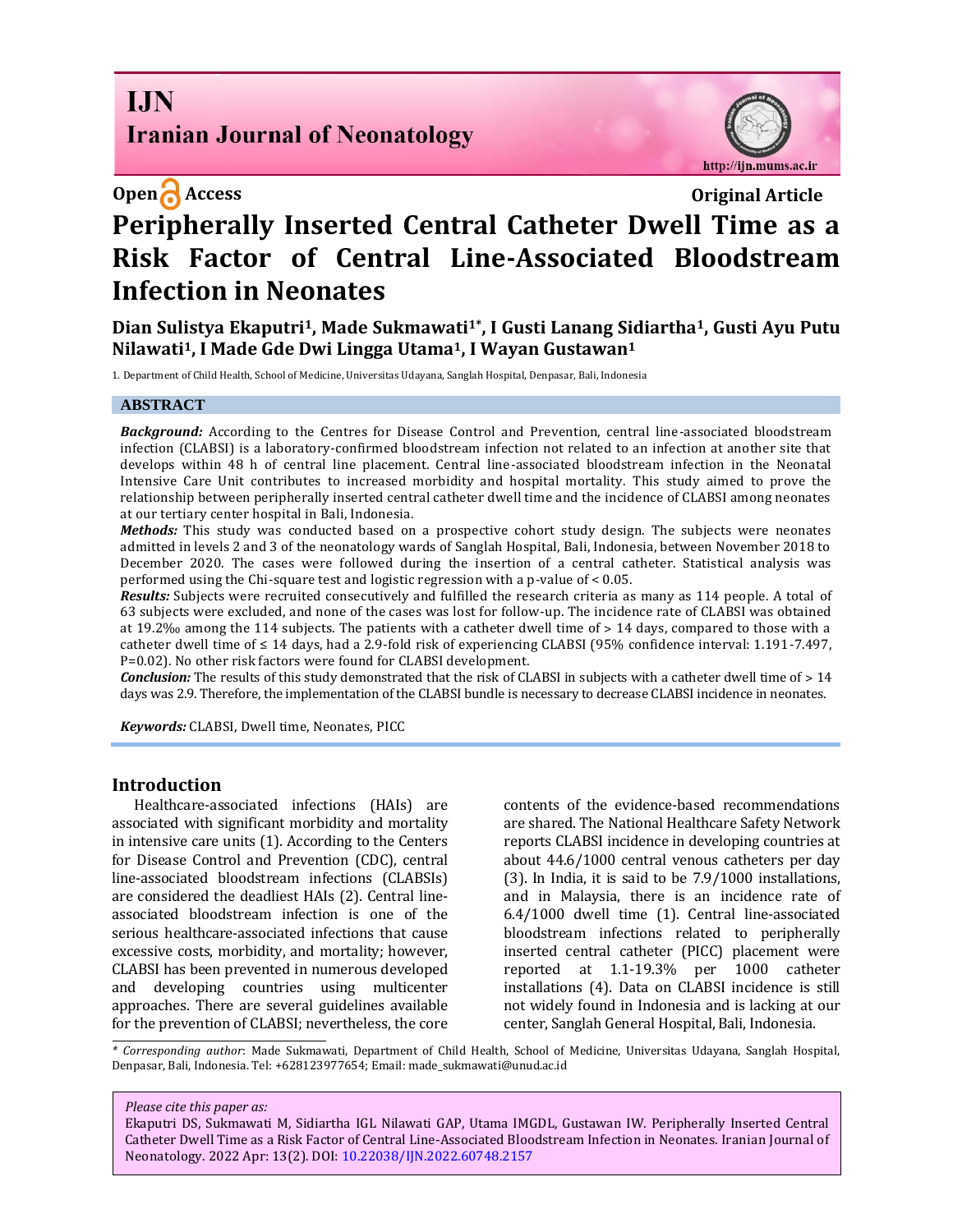There is controversy over catheter dwell time that can increase the risk of CLABSI. Currently, the recommendation for central venous catheter dwell time is 35 days (2). In research by Hoang et al. (4), the median length of infection related to catheter installation was obtained at 13 days (length of insertion was 8-22 days). In another research by Cartwright (5), the median length of catheter-related infections was reported at 14 days. In previous studies, the type of widely found microbe was coagulase-negative staphylococci (4, 6). This study was conducted to investigate the relationship between PICC dwell time and CLABSI incidence among neonates at our tertiary center hospital in Bali, Indonesia.

## **Methods**

This prospective cohort study was conducted in the neonatology ward of the Sanglah General Hospital from November 2018 to December 2020. The dependent variable was CLABSI events. Follow-up was performed prospectively until patients were diagnosed with CLABSI. Subjects in this study were all 0-28-day-old neonates who met the criteria within the study period and were selected to be included.

The eligible subjects were the neonates who had PICC inserted within 48 h before the development of infection and had markers of infection at the beginning of PICC placement within normal limits. Moreover, parents/ guardians were required to agree that their child be included in the study voluntarily by signing informed consent. However, the subjects with major congenital abnormalities and positive blood culture before PICC placement were excluded from the study.

The samples were selected using the consecutive sampling method. The minimum sample size was estimated at 110 cases. The data from the study included gender, referral status, gestational age, birth weight, delivery method, surgery, ventilator usage, sites of placement, primary diagnosis, and outcome. The operational definitions of the variables were as follows: 1) CLABSI was a laboratory-confirmed bloodstream infection not related to an infection at another site that developed within 48 h of a central line placement; 2) markers of infection were categorized as abnormal if there were at least 2 out of 4 conditions below: leukocytes of < 5,000 or > 35,000/(neutropenia of < 1,500 or neutrophilia (>35% of WBCs), platelets of <150,000 ng/mL, procalcitonin 0.05 ng/mL, immature to total neutrophil ratio of > 0.2; 3) clinical manifestation was based on CDC criteria as follows: hypothermia, hyperthermia, apnea, or bradycardia; and 4) catheter dwell time was the number of days from line insertion until either line removal or day of CLABSI. This study was approved by the Research Ethics Committee of the School of Medicine, Universitas Udayana, Indonesia (2519/UN.14. 2.2.VII.14/LP/2018). Figure 1 shows the schematic diagram of this research.



 **Figure 1.** Schematic diagram of the research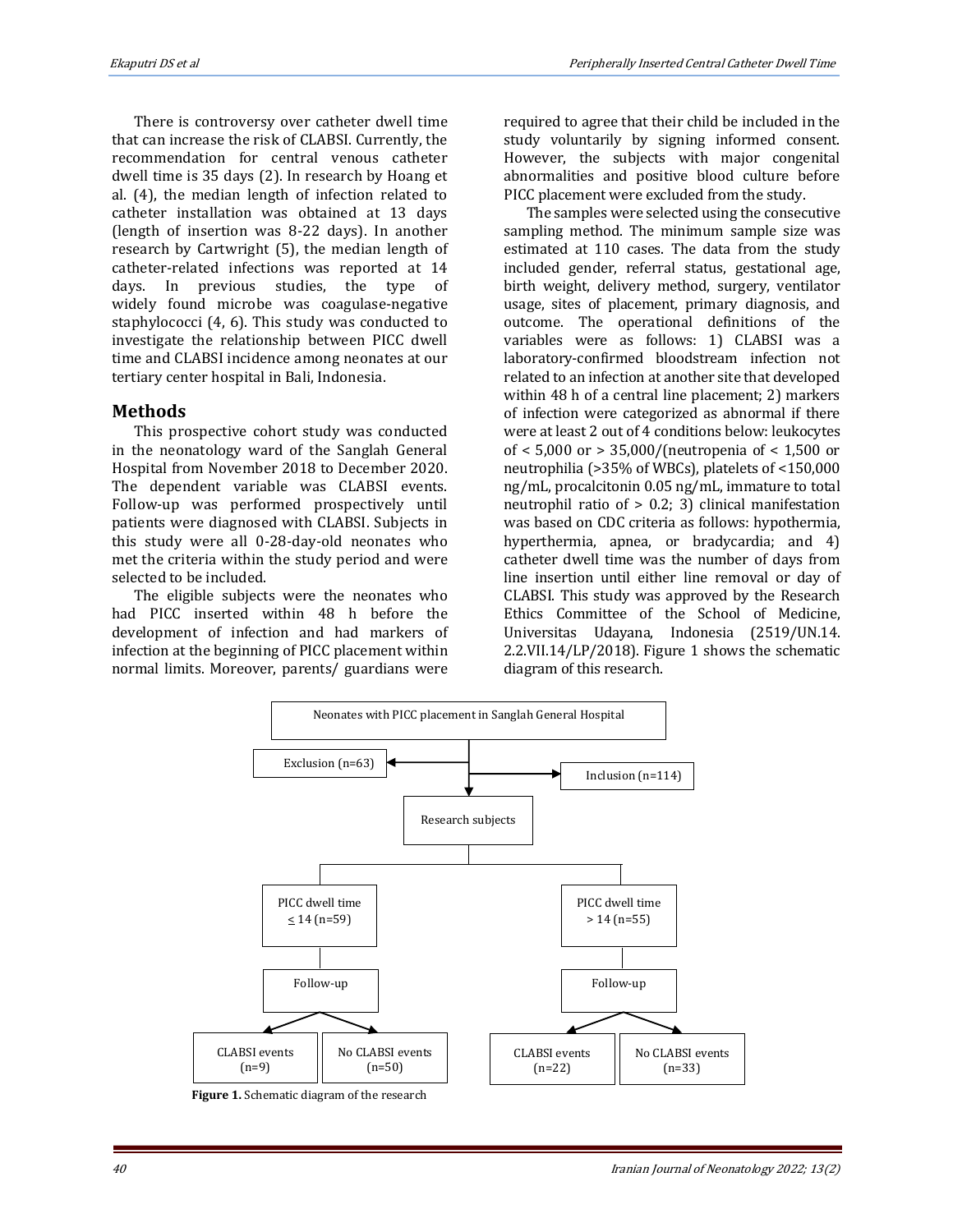### **Results**

The total population of the study consisted of 177 individuals. A total of 114 individuals met the research criteria after being recruited consecutively. None of the 63 excluded subjects (37 subjects due to positive blood culture and 26 subjects because of major congenital abnormalities) were lost to follow-up. The incidence rate of CLABSI was found at 19.2‰ in this study. The research subjects consisted of 65 boys and 49 girls. Of the 114 subjects, 31 (27.2%) cases were classified as having CLABSI. The characteristics of subjects based on catheter dwell time are presented in Table 1. The characteristics

**Table 1.** Demographic characteristics of the subjects

of the two groups did not appear to be significantly different.

Table 2 summarizes the etiology of CLABSI. Table 3 tabulates the clinical manifestation of subjects with CLABSI. Table 4 shows the relationship between catheter dwell time and CLABSI incidence. Subjects who experienced CLABSI ended up having a catheter dwell time of more than 14 days, and statistically significant differences were found between the two groups. Table 5 describes the multivariate analysis of the factors associated with CLABSI. There were no other important risk factors associated with CLABSI.

| Characteristics                | Dwell time of $\leq$ 14 days<br>$(n=59)$ | Dwell time of >14 days<br>$(n=55)$ | Total<br>$(n=114)$ |
|--------------------------------|------------------------------------------|------------------------------------|--------------------|
| Gender, n (%)                  |                                          |                                    |                    |
| Male                           | 34 (52.3)                                | 31 (47.7)                          | 65 (57)            |
| Female                         | 25(51)                                   | 24 (49)                            | 49 (43)            |
| Referral status, n (%)         |                                          |                                    |                    |
| Referral                       | 33 (50)                                  | 33 (50)                            | 66 (57.8)          |
| Non-referral                   | 26 (54.1)                                | 22 (45.9)                          | 48 (42.1)          |
| Gestational age (weeks), n (%) |                                          |                                    |                    |
| Term $(≥37)$                   | 14 (73.6)                                | 5(26.4)                            | 19 (16.7)          |
| Moderate preterm (32-36)       | 21 (50)                                  | 21 (50)                            | 42 (36.8)          |
| Very preterm (28-31)           | 15(50)                                   | 15(50)                             | 30 (26.4)          |
| Extremely preterm (<28)        | 9(39.1)                                  | 14 (60.9)                          | 23(20.1)           |
|                                |                                          |                                    |                    |
| Birth weight $(g)$ , n $(\%)$  |                                          |                                    |                    |
| Normal (2,500-4,000)           | 6(60)                                    | 4(40)                              | 10(8.7)            |
| LBW (1,500-2,499)              | 22(61.1)                                 | 14 (38.9)                          | 36(31.5)           |
| VLBW (1,000-1,499)             | 20(52.6)                                 | 18 (47.4)                          | 38 (33.4)          |
| ELBW (<1,000)                  | 11 (36.6)                                | 19 (63.4)                          | 30 (26.4)          |
| Delivery methods, n (%)        |                                          |                                    |                    |
| Normal                         | 28(56)                                   | 22(44)                             | 50 (43.8)          |
| C-section                      | 30 (46.8)                                | 34 (53.2)                          | 64 (56.2)          |
| Surgery, n (%)                 |                                          |                                    |                    |
| Yes                            | 11 (68.75)                               | 5(31.25)                           | 16(14)             |
| No                             | 48 (48.9)                                | 50(51.1)                           | 98 (86)            |
| Ventilator use, n (%)          |                                          |                                    |                    |
| Yes                            | 43 (51.8)                                | 40 (48.2)                          | 83 (72.8)          |
| No                             | 16(51.6)                                 | 15 (48.4)                          | 31 (27.2)          |
| Comorbid, n (%)                |                                          |                                    |                    |
| Respiratory problem            | 21(53.8)                                 | 18 (46.2)                          | 38 (33.4)          |
| Necrotizing enterocolitis      | 12(63.1)                                 | 9(36.9)                            | 21 (18.4)          |
| Intra-abdominal abnormality    | 8(44.4)                                  | 10(55.5)                           | 18 (15.7)          |
| Congenital heart defect        | 7(50)                                    | 7(50)                              | 14 (12.2)          |
| Neurology problem              | 5(50)                                    | 5(50)                              | 10(8.8)            |
| Meconium aspiration syndrome   | 2(50)                                    | 2(50)                              | 4(3.5)             |
| Others                         | 4(50)                                    | 4(50)                              | 8(7)               |
| Site                           |                                          |                                    |                    |
| Upper extremities              | 36 (53.7)                                | 31 (46.3)                          | 67 (58.7)          |
| Lower extremities              | 23 (48.9)                                | 24 (51.1)                          | 47 (41.3)          |
| <b>CLABSI</b>                  |                                          |                                    |                    |
| Yes, $n$ $(\%)$                | 9(29)                                    | 22 (71)                            | 31 (27.2)          |
| No, $n$ $(\%)$                 | 50 (60.2)                                | 33 (39.8)                          | 83 (72.8)          |
| Outcome                        |                                          |                                    |                    |
| Survive, n (%)                 | 49 (55)                                  | 40 (45)                            | 89 (78)            |
| Mortality, n (%)               | 10(40)                                   | 15(60)                             | 25(22)             |

LBW: Low birth weight; VLBW: Very low birth weight; ELBW: Extremely low birth weight; CLABSI: Central-line associated bloodstream infection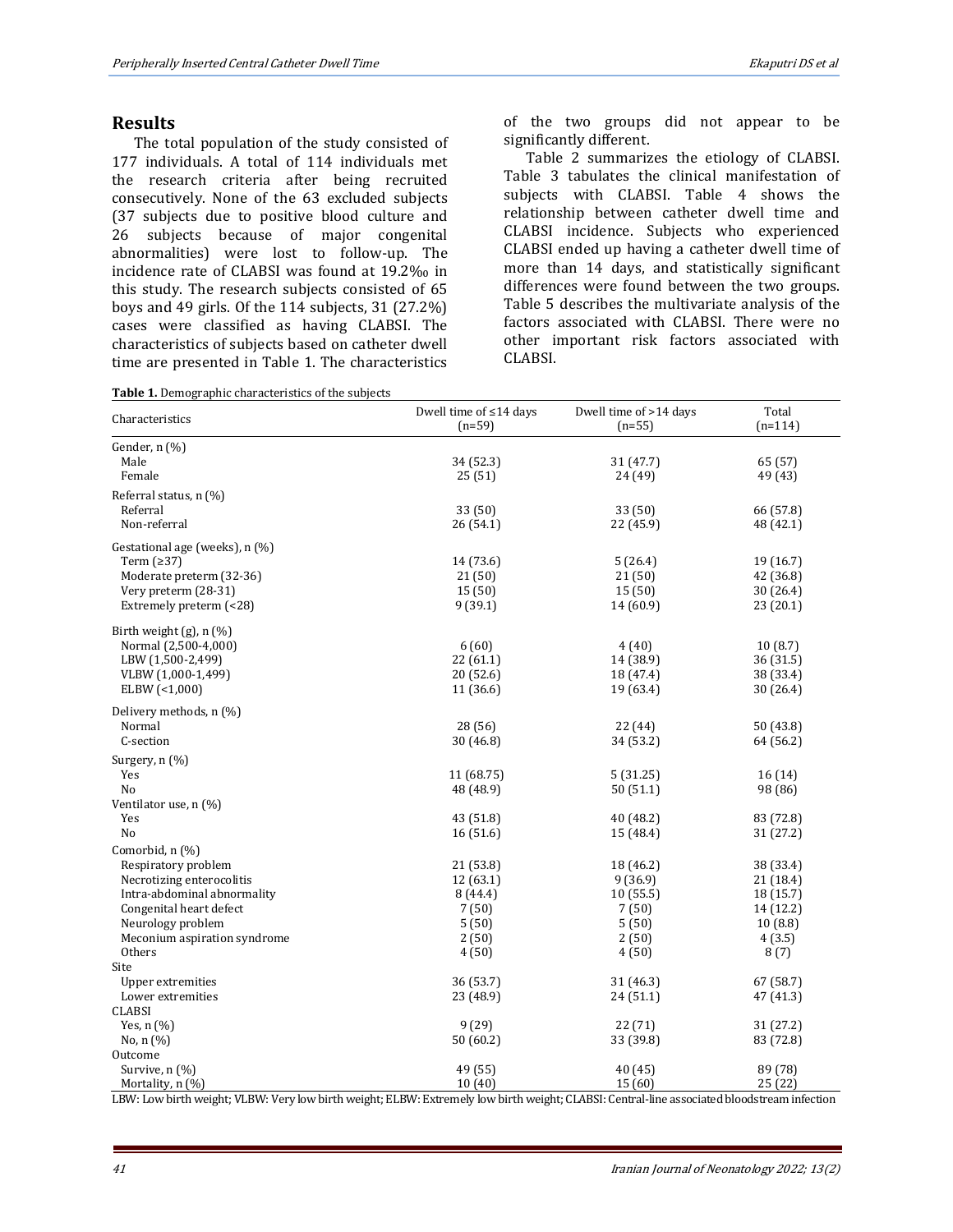#### **Table 2.** CLABSI etiology

|                                  | Total  |
|----------------------------------|--------|
| Microorganisms                   | $n=31$ |
| Coagulase-Negative Staphylococci | 11     |
| Klebsiella pneumonia             |        |
| Acinetobacter baumannii          |        |
| Enterococcus spp.                |        |
| Pseudomonas aeruginosa           |        |
| Acinetobacter lwoffii            |        |
| Escherichia coli                 |        |
| Enterobacter cloacae             |        |
| <b>Others</b>                    |        |

CLABSI: Central-line associated bloodstream infection

**Table 3.** Clinical manifestations of CLABSI subjects

| Clinical manifestations                                | $n = 31$ |
|--------------------------------------------------------|----------|
| Hyperthermia, $n$ (%)                                  | 4(12.8)  |
| Hypothermia, $n$ $(\%)$                                | 7(22.4)  |
| Apnea, $n$ $(\%)$                                      | 2(6.4)   |
| Bradicardia (heart rate of $\leq 80$ times/min), n (%) | 3(10)    |
| More than one manifestation, $n$ (%)                   | 13 (42)  |
| Others, $n$ $\left(\frac{9}{6}\right)$                 | 2(6.4)   |
| CLADCL Control line accordited bloodstroom infection   |          |

CLABSI: Central-line associated bloodstream infection

#### **Table 4.** Relationship between PICC dwell time and CLABSI events

| Dwell time                                                                                                                                   |          | CLABSI    | RR (95% CI)   |         |
|----------------------------------------------------------------------------------------------------------------------------------------------|----------|-----------|---------------|---------|
|                                                                                                                                              | Yes      | Nο        |               | P-value |
| Dwell time of $>14$ days, n $(\%)$                                                                                                           | 22 (40)  | 33 (60)   | 2.622         | 0.003   |
| Dwell time of $\leq$ 14 days. n (%)                                                                                                          | 9 (15.2) | 50 (84.8) | (1.324-5.191) |         |
| DICC, Davinhavally Incorted Captual Cathotan, CLADCL Captual line according bloodgtycom infostion, DD, Delative violy CL Captidones Internal |          |           |               |         |

PICC: Peripherally Inserted Central Catheter; CLABSI: Central-line associated bloodstream infection; RR: Relative risk; CI: Confidence Interval

**Table 5.** Multivariate analysis of other factors contributing to CLABSI

| Variable                    | h        | <b>RR</b><br>(95% CI)  | P-value |
|-----------------------------|----------|------------------------|---------|
| Male gender                 | 0.141    | 1.151 (0.473-2.804)    | 0.756   |
| Prematurity                 | $-1.472$ | $0.229(0.026 - 2.047)$ | 0.187   |
| Low birth weight            | 2.144    | 8.536 (0.828-88.045)   | 0.072   |
| Referral                    | $-0.798$ | $0.45(0.186 - 1.089)$  | 0.077   |
| C-section methods           | $-0.143$ | $0.866$ (0.354-2.123)  | 0.754   |
| Surgical action             | 0.174    | 1.190 (0.301-4.696)    | 0.804   |
| Upper extremities insertion | $-0.156$ | $0.855(0.340 - 2.153)$ | 0.740   |
| Mechanical ventilation      | $-0.079$ | $0.924(0.351 - 2.435)$ | 0.873   |
| Dwell time of >14 days      | 1.095    | 2.988 (1.191-7.497)    | 0.020   |

CLABSI: Central-line associated bloodstream infection; RR: Relative risk; CI: Confidence Interval

## **Discussion**

The incidence of CLABSI is determined as the rate in per-mil units (‰). In this study, the CLABSI rate per 1,000 patient-day was estimated at 19.2‰. This figure was still very high compared to CLABSI obtained in studies conducted in other countries (7-9). In research performed at the central hospital in Saudi Arabia, the CLABSI rate was reported at 3.2‰, which then dropped to 2.7‰ after the application of the CLABSI bundle (9). The results of a study in the Netherlands indicated a higher result of CLABSI (9.0‰) in the absence of the bundle (7).

Care bundles are a collection of interventions that when implemented collectively will improve patient outcomes (2). There are several specific bundles that can be applied at healthcare facilities in resource-limited settings. There is a considerable amount of literature stating that the incidence of CLABSI can be reduced by the best practices, protocols, and checklists and by establishing a culture of patient safety. Moreover, it has been shown that the effective implementation of central line insertion and maintenance bundles can decrease the incidence of CLABSI until 'zero CLABSI' is achieved (7).

The reason for the high incidence of CLABSI in this study was probably related to the fact that the prevention of the CLABSI bundle was not implemented optimally. Data at Sanglah Hospital related to handwashing compliance were not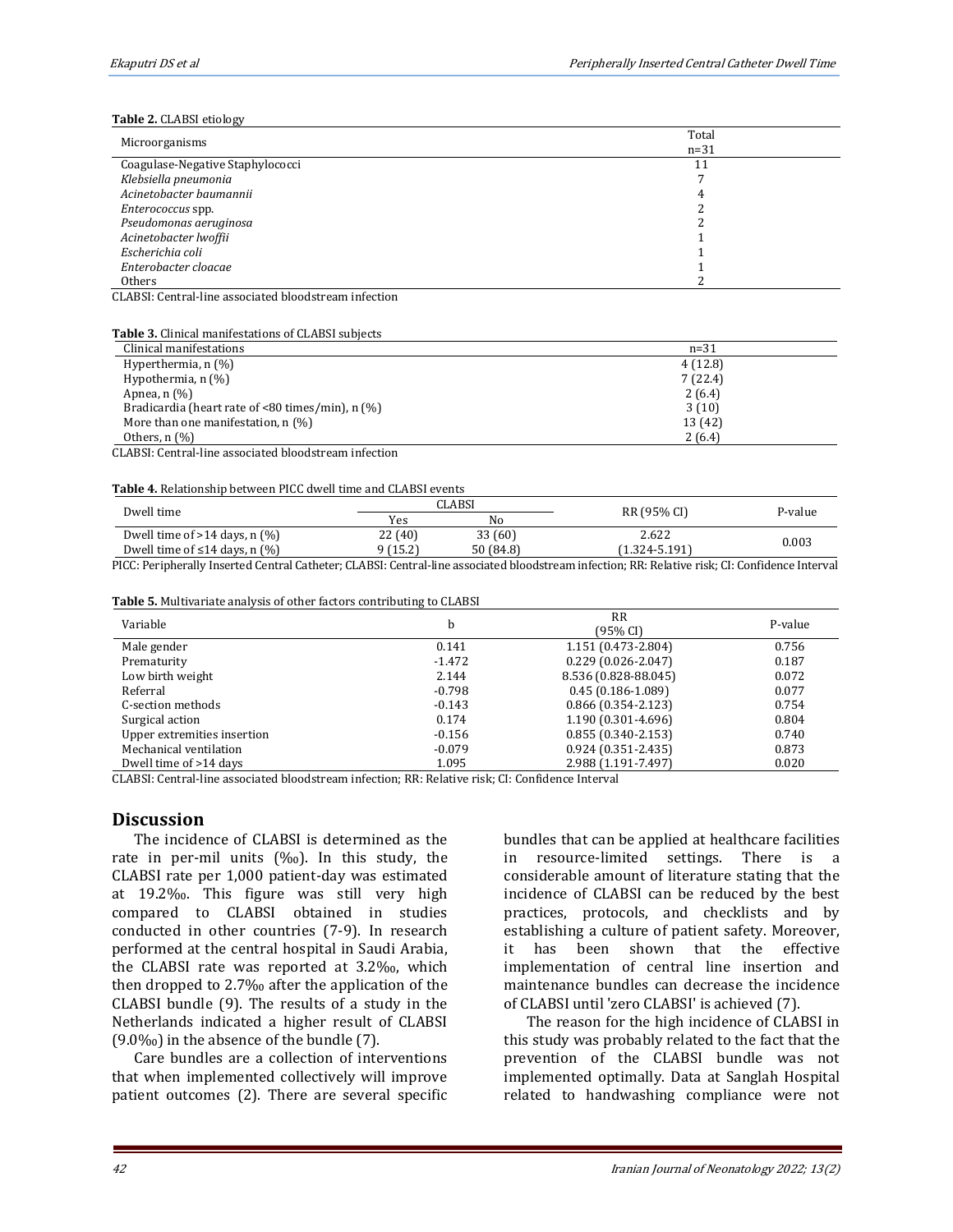routinely reported; therefore, it could not be evaluated as a contributing factor to the high incidence of CLABSI. The second point is that personal protective equipment before the catheter installation was routinely installed in the Neonatal Intensive Care Unit. Thirdly, antiseptics in the form of chlorhexidine were not routinely used at the beginning of the study because of their limited availability at hospitals. Fourthly, aseptic techniques were employed regularly under the applicable standard procedures. Finally, central venous catheters were monitored regularly using a checklist according to the standard method.

Other factors that also played a role in the incidence rate of high CLABSI in this study were the frequent increase in the number of patients that caused imbalances in the nurse-patient ratio, the behavior of health workers in handling patients, the procurement of tools, and the use of infusion catheters with closed systems that were not always consistently available. Factors outside the bundle that can contribute to CLABSI include environmental factors, such as room conditions (ceiling leaks) and air humidity in the neonatological treatment room, and other resource factors, such as hospital policy and tool procurement, which were not further analyzed in the study.

The microorganisms in this study were primarily coagulase-negative staphylococci (CoNS). This follows several other studies showing CoNS was the most common cause of CLABSI (10, 11). A seven-year multicenter study of CLABSI conducted by the U.S. Nationwide Surveillance and Control of Pathogens of Epidemiological Importance found that CoNS and Staphylococcus aureus caused 31% and 20% of CLABSI, respectively (12).

Coagulase-negative staphylococci are among the pathogens closely related to medical procedures in hospitals. They are gram-positive bacteria, a normal flora on the skin, previously considered a contaminant in the blood culture. Although they are not aggressive organisms, they have enzyme activity that can fight the body's defenses and cause numerous infections, especially in neonates less than a month and low birth weight newborns. In addition, microorganisms with negative coagulase have a higher chance of antimicrobial resistance and cause high mortality and morbidity (10, 13).

The next organism primarily found in the study was Klebsiella pneumoniae. This gramnegative bacterium has an essential role because the source of the decolonization channel increases

due to the translocation of bacteria from the gastrointestinal tract, especially in neonates who undergo abdominal surgery or do not immediately receive enteral nutrients (14). In this study, fungi were not found as microorganisms causing CLABSI.

The symptoms and signs of CLABSI result from the complex processes of the interaction between pathogens and devotees. According to the work guide proposed by the CDC, CLABSI symptoms include hyperthermia, hypothermia, apnea, or bradycardia (2). These four symptoms are the typical symptoms for CLABSI caused by CoNS, S. aureus, and Candida species after removing other sources of the infection (12). The results of a study reported that most subjects (42%) showed more than one of those symptoms (12).

In the current study, most subjects had an infection on the 17th day of installation, as evidenced by positive blood culture. This supports the theory of CLABSI pathogenesis indicating that formed biofilms can be spread into blood vessels at least on the 11th day (15). Initially, the catheter is inserted into the blood vessels. Afterward, the surface of the catheter will be coated by plasma proteins and will form a fibrin sheath. When microorganisms enter through intraluminal and extraluminal routes, they are attached to the end of the catheter producing biofilms as a protector of the immune system (polymorphonuclear [PMN]) and antibiotics. If the host has good immunity, microorganisms circulating in blood vessels can be engulfed by PMN and leukocytes; nevertheless, if the body's immunity decreases, the infection can develop (15).

In this study, the earliest and latest days of central catheter insertion causing CLABSI were on days 3 and 28, respectively. None of the subjects had PICC placement of more than 28 days. The results of previous research have revealed that although the most optimal duration of using central venous catheters in neonates has not been found, the long-term use increases the chances of bacteria colonization in the central venous catheter, which eventually gives rise to positive blood culture (16). The findings of research by Sengupta et al. (17) and the CDC recommend replacing central venous catheters in less than 35 days to reduce the risk of CLABSI (16).

The results of this study demonstrated that the length of installation of >14 days had a strong relationship with CLABSI. Subjects with more than 14-day installation length experienced CLABSI by 40%, while those with a shorter duration than that suffered from CLABSI by 15.2%. In the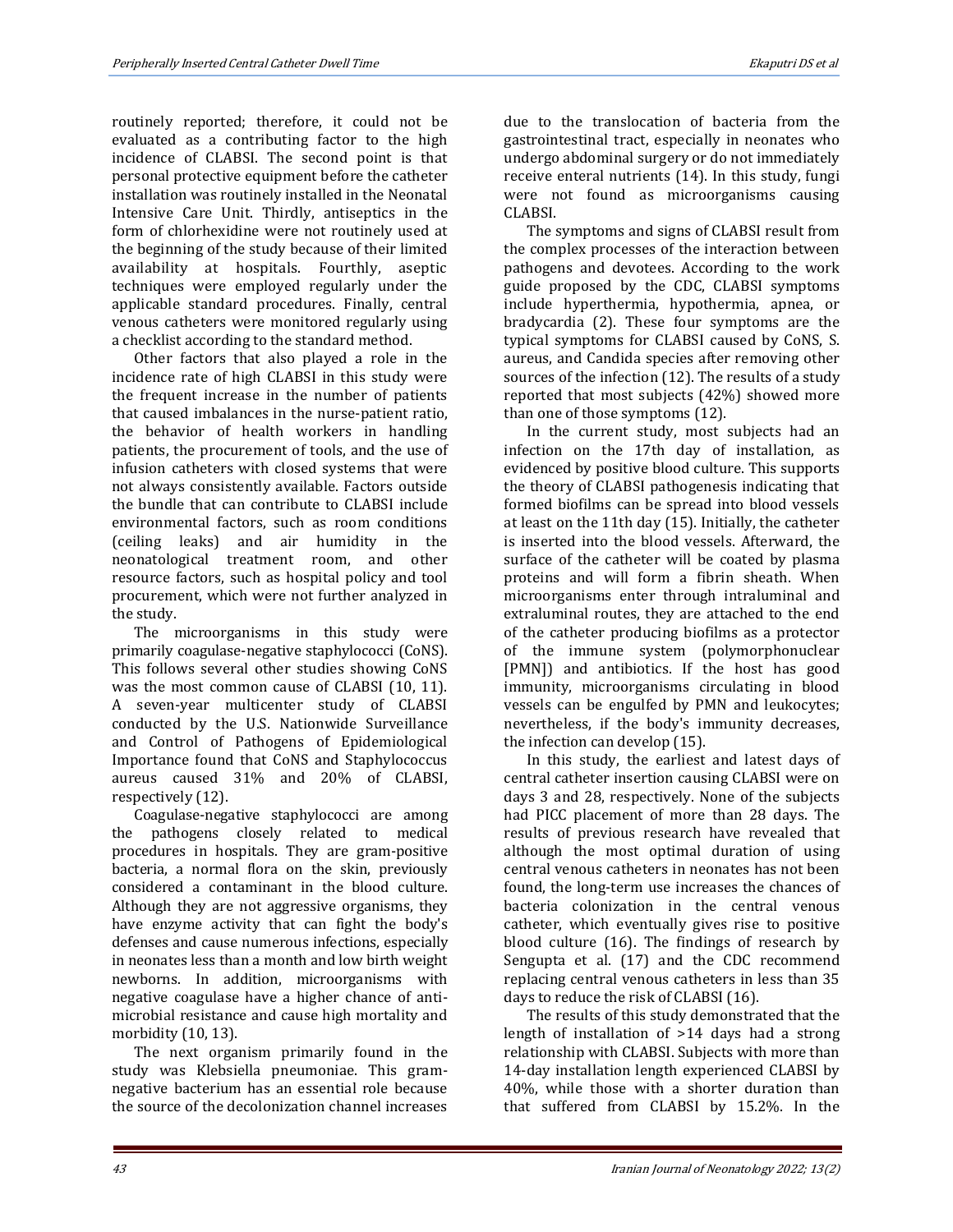present study, the relative risk of experiencing CLABSI was 2.9 times, with a 95% confidence interval between 1.191 and 7.497.

Based on the findings of a study by De Brito et al. (18), the risk of infection increased on the 16th day of installation. Research by Hsu et al. (19) obtained similar results; accordingly, CLABSI incidence increased after PICC dwell time of more than 20 days. Milstone et al. (15) identified a dwell time of more than 9 days as a significant risk factor for the onset of CLABSI with a relative risk of 3. The findings of research by Sengupta et al. (17) revealed that the risk of infection increased at 1-18 days of installation; however, the infection followed a decreasing trend on days 19-35 of installation, then increased by 33% every day after the day 35 of installation.

The use of a central venous catheter in neonatology at our center was evaluated daily until the longest use (30 days), unless there were complications or not necessary anymore, in that case, the catheter was removed as soon as possible. In this study, the risk of CLABSI increased if central venous catheters were employed for more than 14 days; regarding this, vigilance was needed in monitoring the conditions of neonates requiring catheter installation for more than 14 days.

In this research, CLABSI was routinely diagnosed in the neonate; so far, CLABSI is still generally diagnosed as neonatal sepsis. The study did not assess the possibility of infection with HAIs other than CLABSI, which can be external factors contributing to the subject's conditions, such as ventilator-associated pneumonia or urinary tract infections. In the current study, there was no follow-up examination related to microorganisms that cause CLABSI, in terms of examining microorganisms identified in the blood like those found in the patient's skin flora.

## **Conclusion**

Based on the results of this study, the CLABSI rate in our neonatology ward was reported at 19.2‰. It was revealed that the PICC dwell time of more than 14 days increased the risk of CLABSI by 2.9 times. The implementation of the CLABSI bundle program is essential to reduce the incidence rate of CLABSI. Further prospective cohort studies are needed on external predictor factors of mortality in CLABSI patients.

# **Acknowledgments**

The authors acknowledge the support received from all neonatology supervisors and neonatology ward staff for their help in this research.

# **Conflicts of interest**

The authors declare that there are no conflicts of interest.

# **Funding**

This study was not funded by any institution.

## **References**

- 1. Zingg W, Posfay-Barbe KM, Pfister RE, Touveneau S, Pittet D. Individualized catheter surveillance among neonates: a prospective, 8-year, single-center experience. Infect Control Hosp Epidemiol. 2011;32:42-9.
- 2. O'Grady NP, Alexander M, Burn LA, Dellinger PE, Garland J, Heard S, Lipsett PA, Maur H, Mermel LA, Pearson ML, Raad II, Randolph AG, Rupp ME, Saint S. Guidelines for the prevention of intravascular catheter-related infections; 2011.
- 3. Bashir RA, Swarnam K, Vayalthrikkovil S, Yee W, Soraisham AS. Association between peripherally inserted central venous catheter insertion site and complication rates in preterm infants. Am J Perinatol. 2016;33(10):945-50.
- 4. Hoang V, Sills J, Chandler M, Busalani E, Clifton-Koeppel R, Modanlou HD. Percutaneously inserted central catheter for total parenteral nutrition in neonates: complications rates related to upper versus lower extremity insertion. Pediatrics. 2008;121(5):e1152-9.
- 5. Cartwright D. Central venous lines in neonates: a study of 2186 catheters. Arch Dis Child Fetal Neonatal Ed. 2004;89(6):F504–8.
- 6. Casner M, Hoesli SJ, Slaughter JC, Hill M, Weitkamp JH. Incidence of catheter-related bloodstream infections in neonates following removal of peripherally inserted central venous catheters. Pediatr Crit Care Med. 2013;15(1):1-7.
- 7. Dubbink-Verheij GH, Bekker V, Pelsma ICM, van Zwet EW, Smits-Wintjens VE, Steggerda SJ, TePas AB, Lopriore E. Bloodstream infection incidence of different central venous catheters in neonates: a descriptive cohort study. Front Pediatr. 2017; 20:5:142-7.
- 8. Malek AM, Abouseif HA, Abd Elaziz KH, Allam MF, Fahim HI. Incidence of central line-associated bloodstream infections in intensive care units in a private hospital (Cairo, Egypt). Open Public Health J. 2018;11:562-72.
- 9. Abdullah NA. Epidemiology of central lineassociated bloodstream infection (CLABSI) among patients in intensive care units (ICUs) at a teaching hospital in Saudi Arabia from year 2011-2016. J Crit Care. 2018;4(12):1-6.
- 10. Dahan M, O'Donnell S, Hebert J, Gonzales M, Lee B, Chandran AU. CLABSI Risk factors in the NICU: potential for prevention: a PICNIC study. Infect Control Hosp Epidemiol. 2014;37:1446-52.
- 11. Mobley RE and Bizzarro MJ. Central line-associated